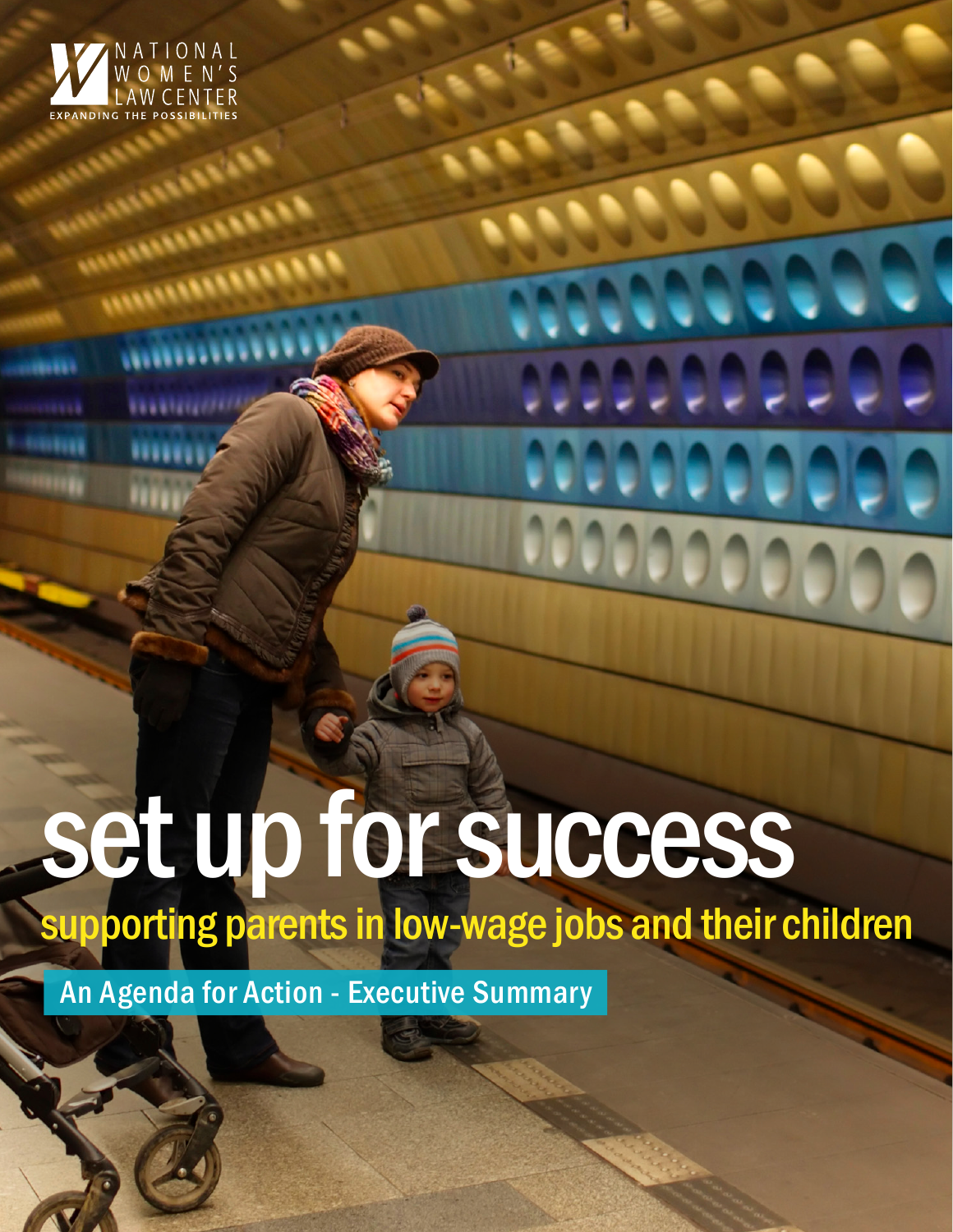#### **ABOUT THE CENTER**

The National Women's Law Center is a non-profit organization working to expand the possibilities for women and their families by removing barriers based on gender, opening opportunities, and helping women and their families lead economically secure, healthy, and fulfilled lives—with a special focus on the needs of low-income women and their families.

#### **ACKNOWLEDGEMENTS**

The Center thanks the W.K. Kellogg Foundation, David and Lucile Packard Foundation, Annie E. Casey Foundation, and Irving Harris Foundation for their support of this project, and the Ford Foundation, Heising-Simons Foundation, and Moriah Fund for their support of the Center's child care and early education work. The Center also thanks the workers and child care providers who participated in listening sessions, and the researchers, policy experts, and private-sector representatives who agreed to be interviewed for this project and/or attended the Center's January 2016 convening.

The authors wish to acknowledge and thank National Women's Law Center Director of Child Care and Early Learning Helen Blank, Co-President Nancy Duff Campbell, Senior Vice President for Program Fatima Goss Graves, Fellow Amelia Bell, Graphic and Web Designer Beth Stover, and Senior Manager of Foundation Relations Carolyn Rutsch for their contributions to this agenda.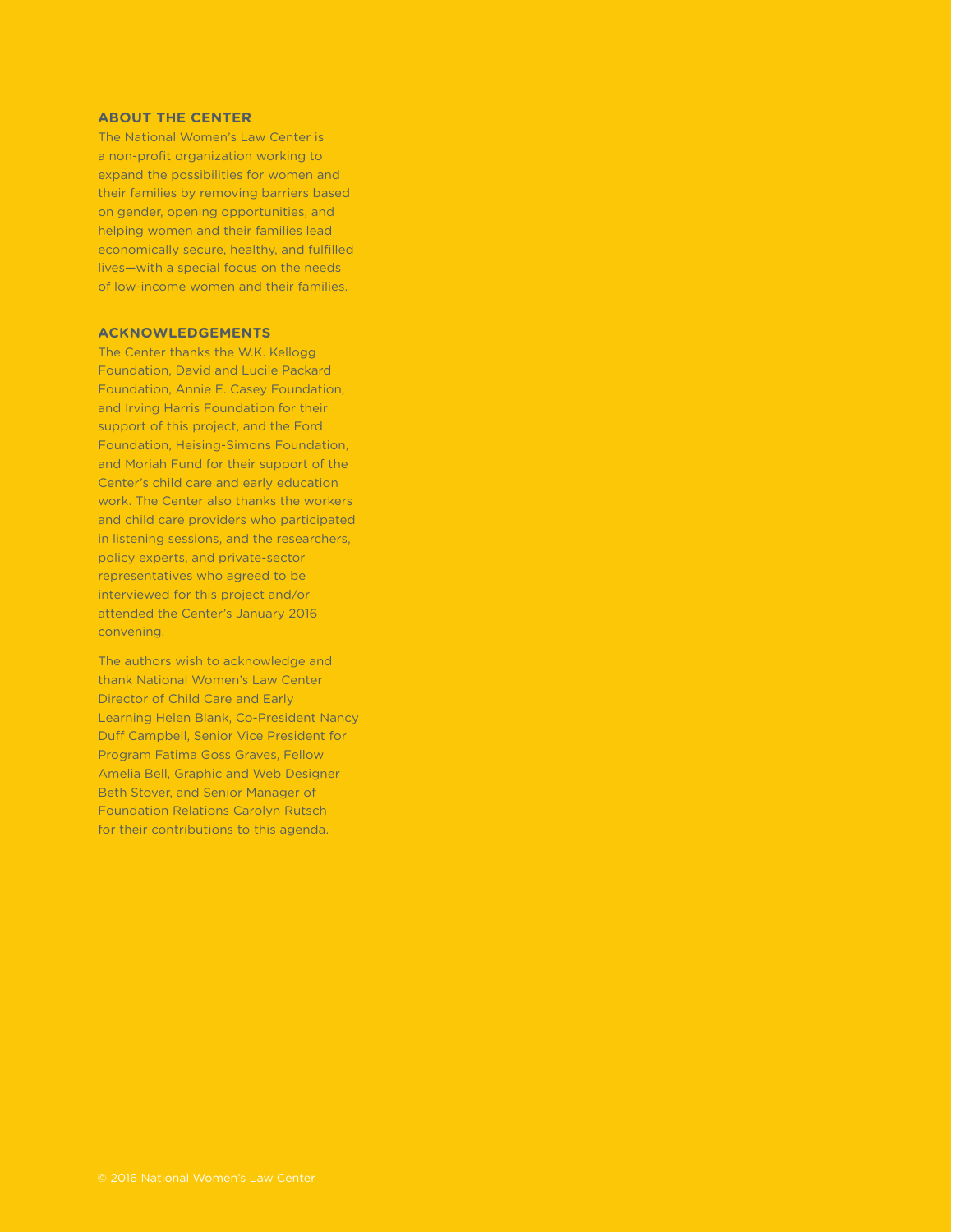# Executive Summary

**Today, too many working families are set up to fail.** As described in the National Women's Law Center's January 2016 report, *Set Up to Fail: When Low-Wage Jobs Jeopardize Parents' and Children's Success,*  millions of parents across the country work in jobs whose low wages, unfair scheduling practices, and minimal benefits make it difficult to meet both work and caregiving responsibilities. Unpredictable work hours, rigid attendance policies with limited access to paid leave, and inadequate paychecks leave many parents in low-wage jobs struggling to provide their children with the high-quality early care and education they need to succeed in school and beyond. And inadequate public policies too often compound the challenges families face at work and in accessing early care and education.

The parents most likely to find themselves in low-wage jobs are women—disproportionately women of color and immigrant women—who are often raising very young children on their own. Their children face daunting odds: research shows that children growing up in poor or low-income families tend to have lower achievement in school relative to their peers from higher-income families, as well as poorer outcomes in adulthood.

*Set Up for Success: Supporting Parents in Low-Wage Jobs and Their Children* recommends two-generational policies, practices, and strategies to improve the lives of low-wage working parents and their children and provides examples that have been advanced and implemented by different stakeholders. The recommendations are intended to further five critical goals, each of which is essential to improving the ability of low-wage working parents to support their families and promote their children's growth and development.

## **Goal: Increase parents' incomes.**

- Raise the minimum wage, including the wage for tipped workers.
- Raise pay for low-wage workers and offer additional benefits, such as health care and retirement benefits.
- Strengthen and enforce protections against sex, race, and other discrimination in pay, hiring, and promotions.
- Ensure that part-time workers receive pay, benefits, and promotion opportunities that are equal to those offered to full-time employees in comparable positions.
- Strengthen and expand critical supports for low-income families, including, for example, the federal Supplemental Nutrition Assistance Program (SNAP), Medicaid, Temporary Assistance for Needy Families (TANF), and federal and state tax policies that help boost income.
- Help low-wage workers access tax credits and public benefits for which they may be eligible, and connect with resources in the community.
- Reform the unemployment insurance system to better meet the needs of low-wage workers, especially those with volatile schedules.
- Make it easier to establish and maintain eligibility for income support programs like TANF and SNAP, so that workers with volatile schedules and incomes can easily access these benefits.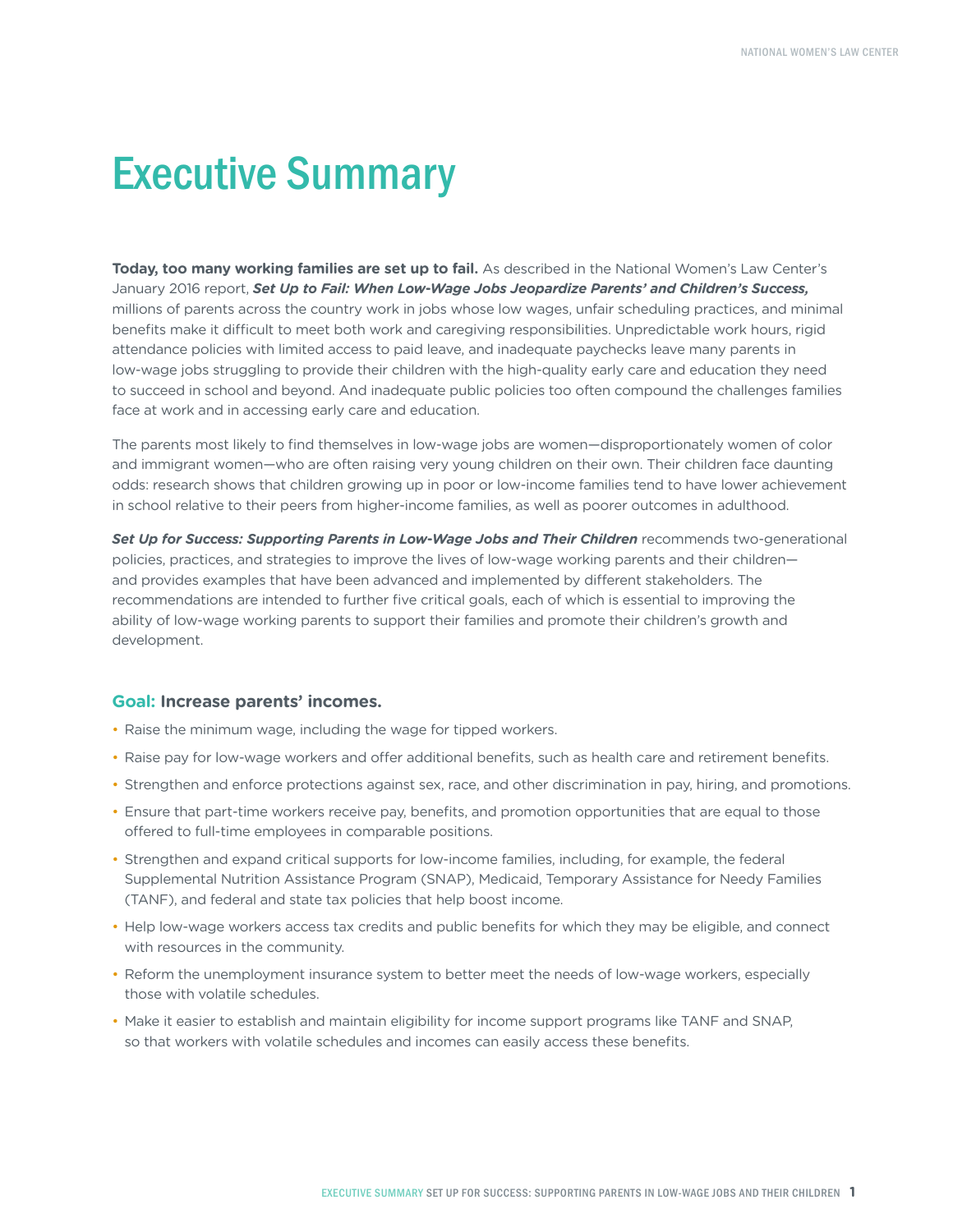# **Goal: Ensure parents are treated fairly in the workplace and have stable, predictable work schedules.**

- Establish and implement fair scheduling practices that allow employees to meet their caregiving responsibilities and other obligations outside of work.
- Enforce scheduling protections through state agency actions in jurisdictions with protections such as "reporting time pay" laws, which require hourly employees to be paid a minimum amount when they report to work as required or requested by their employer (even if no work is provided), or other enforcement power to address workplace terms and conditions.
- • Develop metrics for employers to assess the impact of poor scheduling practices on retention, employee discipline, and absenteeism.
- Develop and provide software or consulting services to help employers develop scheduling practices that better meet the needs of both employers and employees and reduce costs to employers stemming from employee churn, absenteeism, and discipline.
- Protect workers from employment discrimination, including through policies to ensure that pregnant and caregiving workers are not forced to choose between meeting their responsibilities at work and caring for themselves and their families.

# **Goal: Expand children's access to high-quality, affordable child care and early education.**

- Increase child care investments to make child care assistance available to more low-income families and their children, raise child care provider payment rates and compensation, and support activities to strengthen the supply and quality of child care.
- Provide tax assistance to help families meet the high costs of child care.
- Help workers access and afford child care through their employers.
- • Increase investments in high-quality early education programs, including federal Head Start and Early Head Start programs and state prekindergarten programs, so that more children of parents working in low-wage jobs can participate.
- Design child care assistance policies to meet the needs of families with parents working in low-wage jobs.
- • Design early education programs—including Head Start, Early Head Start, and state prekindergarten programs—to meet the needs of families with parents working in low-wage jobs.
- • Actively reach out to parents—including parents working in low-wage jobs, immigrant families, families that do not speak English as their primary language, and other families who may lack the time or community connections to learn about the programs on their own—through community-based organizations to let them know about the availability of child care assistance, Head Start and Early Head Start, and state-funded prekindergarten programs.
- Support family, friend, and neighbor (FFN) care as an option for families who prefer it or lack other options.
- Provide financial incentives and technical assistance to encourage child care centers and family child care providers to offer care during nontraditional hours.
- Ensure that state and local zoning and land-use policies do not preclude child care providers from operating, especially in low-income areas, so that parents have child care options that are convenient to access.
- Increase child care providers' compensation and professional development opportunities, and give them a greater voice in the policy-making process.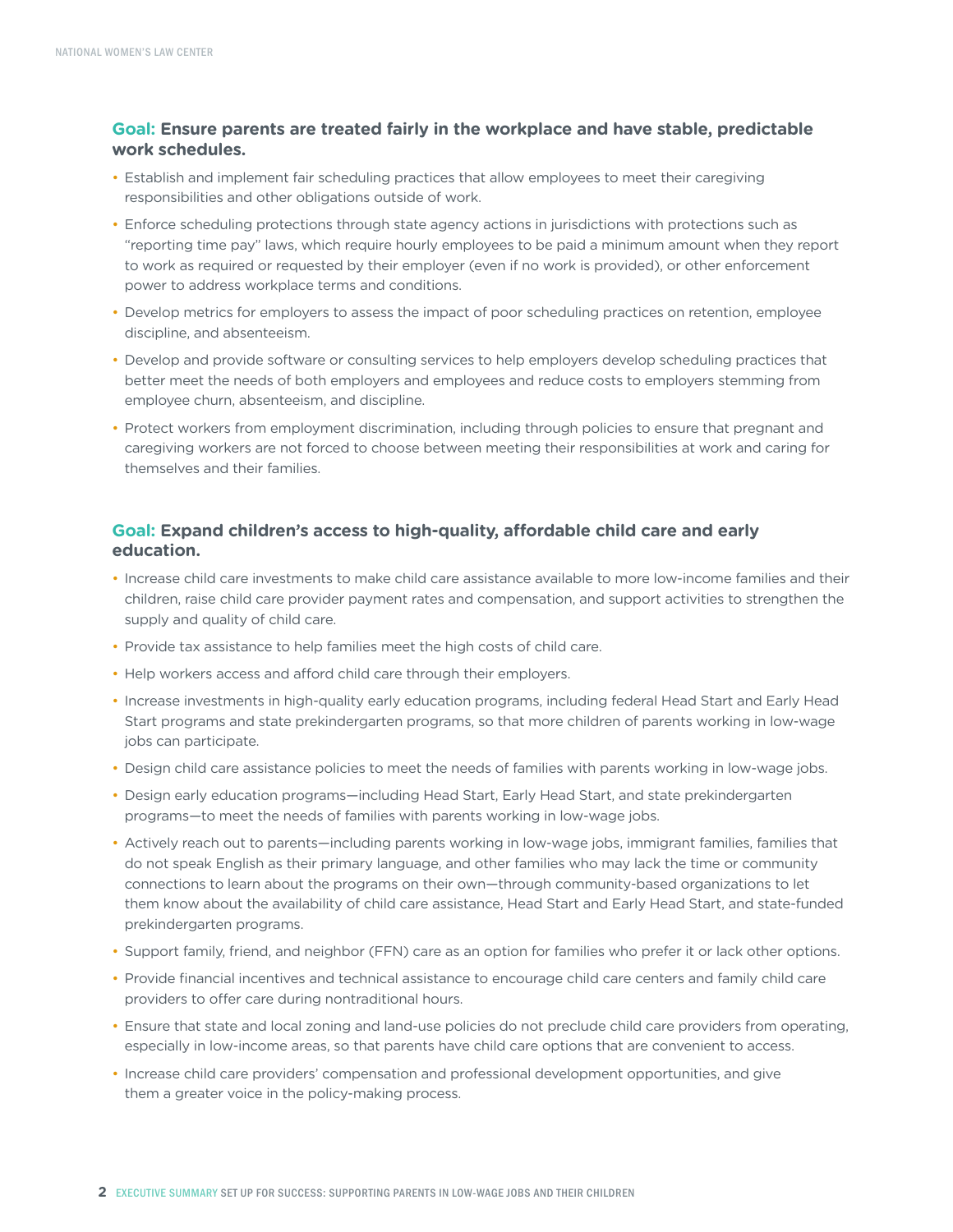### **Goal: Increase parents' access to paid sick days and paid family and medical leave.**

• Encourage or require employers to provide paid sick days and paid family and medical leave.

# **Goal: Improve parents' opportunities to obtain education and training that can help them advance into better jobs.**

- Ensure that representatives of the state agencies that provide child care assistance, child care resource and referral agencies, or child care organizations are seated on local Workforce Development Boards (WDBs) to highlight the importance of child care to workforce development initiatives and planning.
- Make it easier for families to qualify and remain eligible for child care assistance while participating in education and training programs.
- Increase federal funding to provide child care assistance to low-income parents participating in education and training programs.
- Encourage states to use all federal funding available to help parents access the child care needed to participate in education and training programs.
- Provide integrated case management and other assistance to participants in workforce development programs to address multiple barriers—including child care—that parents may encounter.
- Improve collaboration across programs that serve low-wage working parents.
- Encourage the development of programs that provide parents participating in workforce development programs with on-site child care or funds to pay for child care, or coordinate with child care providers in the community, to help parents access the child care they need.
- Educate workforce development programs and employer-provided training programs aimed at improving the skills of current workers about the particular barriers low-wage working parents confront in participating in education and training, so that they can design programs to minimize those barriers.

#### **Encourage partnerships across sectors to promote parents' and children's success.**

**The challenges experienced by families intersect and overlap.** In addressing the cross-cutting and multi-faceted challenges facing parents in the low-wage workforce and their children, *cross-cutting and multi-faceted strategies* can be particularly effective. *For example:*

- • The federal government, states, and cities can create *task forces with cross-sector membership* to examine the range of issues affecting low-wage working families and develop strategies to help them.
- • Advocates can create *cross-cutting coalitions* to tackle the multiple challenges experienced by low-wage working families.
- Non-profit organizations or other entities can create *certification measures to designate employers* that provide better working conditions across multiple measures, including pay, benefits, schedules, and autonomy for their workers—so that businesses, workers, and consumers can use that information in their respective decision-making processes.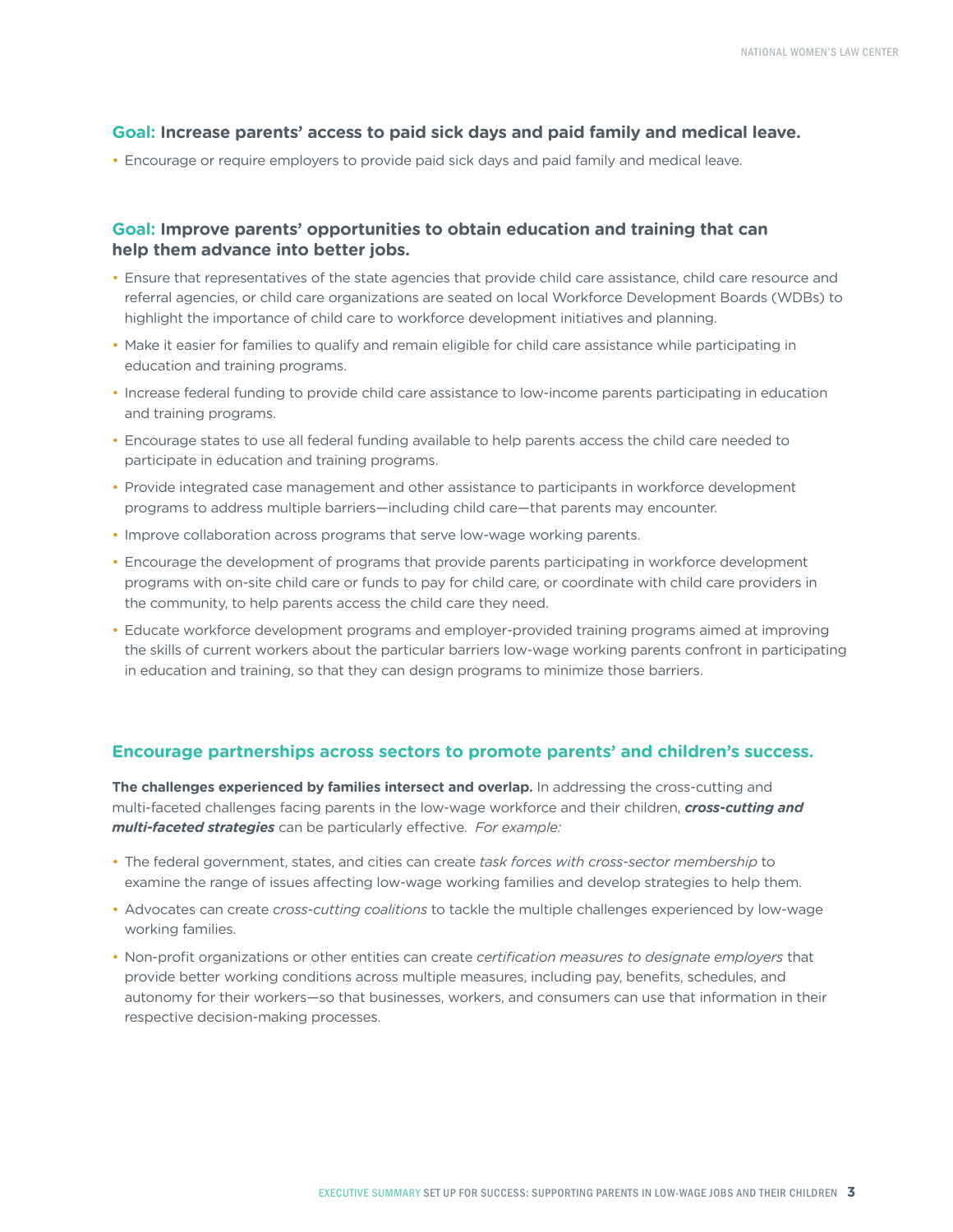**The conditions of many low-wage jobs—and the barriers to accessing early education or opportunities for advancement** that those conditions create—can have detrimental, cumulative, and often long-lasting effects on parents' and children's well-being. The prospect of improving these families' chances at success can seem daunting. But promising two-generational policy solutions and strategies that diverse stakeholders can advance hold real potential for supporting low-wage working parents and their children. Advocates, worker justice organizations, policy experts, researchers, private sector representatives, and low-wage workers themselves are using these solutions and strategies to secure real change. Building on and broadening these efforts, and working together across sectors and disciplines, are what is needed to set families up for success.

*For more details and all source information, see the full agenda for action, Set Up for Success: Supporting Parents in Low-Wage Jobs and Their Children.*